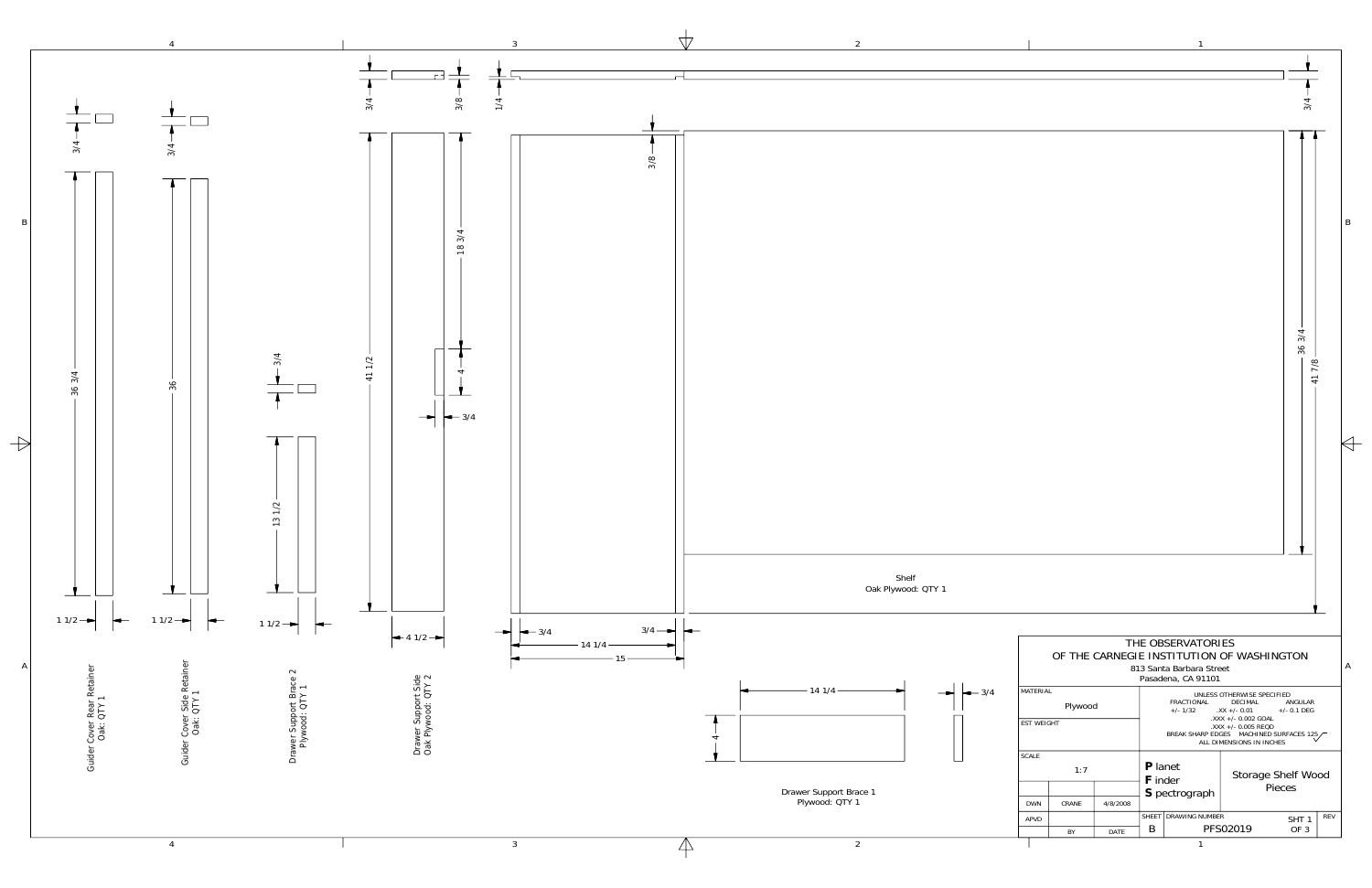| MATERIAL<br><b>FST WFIGHT</b> |       |          | UNI FSS OTHERWISE SPECIFIED<br>FRACTIONAL<br>DECIMAL<br>ANGULAR<br>$+/- 1/32$ $.XX +/- 0.01$ $+/- 0.1$ DEG<br>.XXX +/- 0.002 GOAL<br>$\lambda$ XXX +/- 0.005 REQD<br>BREAK SHARP EDGES MACHINED SURFACES 125<br>ALL DIMENSIONS IN INCHES |  |                              |                  |            |
|-------------------------------|-------|----------|------------------------------------------------------------------------------------------------------------------------------------------------------------------------------------------------------------------------------------------|--|------------------------------|------------------|------------|
| <b>SCALE</b>                  | 1:4   |          | <b>P</b> lanet<br><b>F</b> inder<br>S pectrograph                                                                                                                                                                                        |  | Storage Shelf Wood<br>Pieces |                  |            |
| <b>DWN</b>                    | CRANE | 4/8/2008 |                                                                                                                                                                                                                                          |  |                              |                  |            |
| <b>APVD</b>                   |       |          | <b>DRAWING NUMBER</b><br><b>SHFFT</b>                                                                                                                                                                                                    |  |                              | SHT <sub>2</sub> | <b>REV</b> |
|                               | BY    | DATE     | В                                                                                                                                                                                                                                        |  | PFS02019                     | OF 3             |            |
|                               |       |          |                                                                                                                                                                                                                                          |  |                              |                  |            |



4